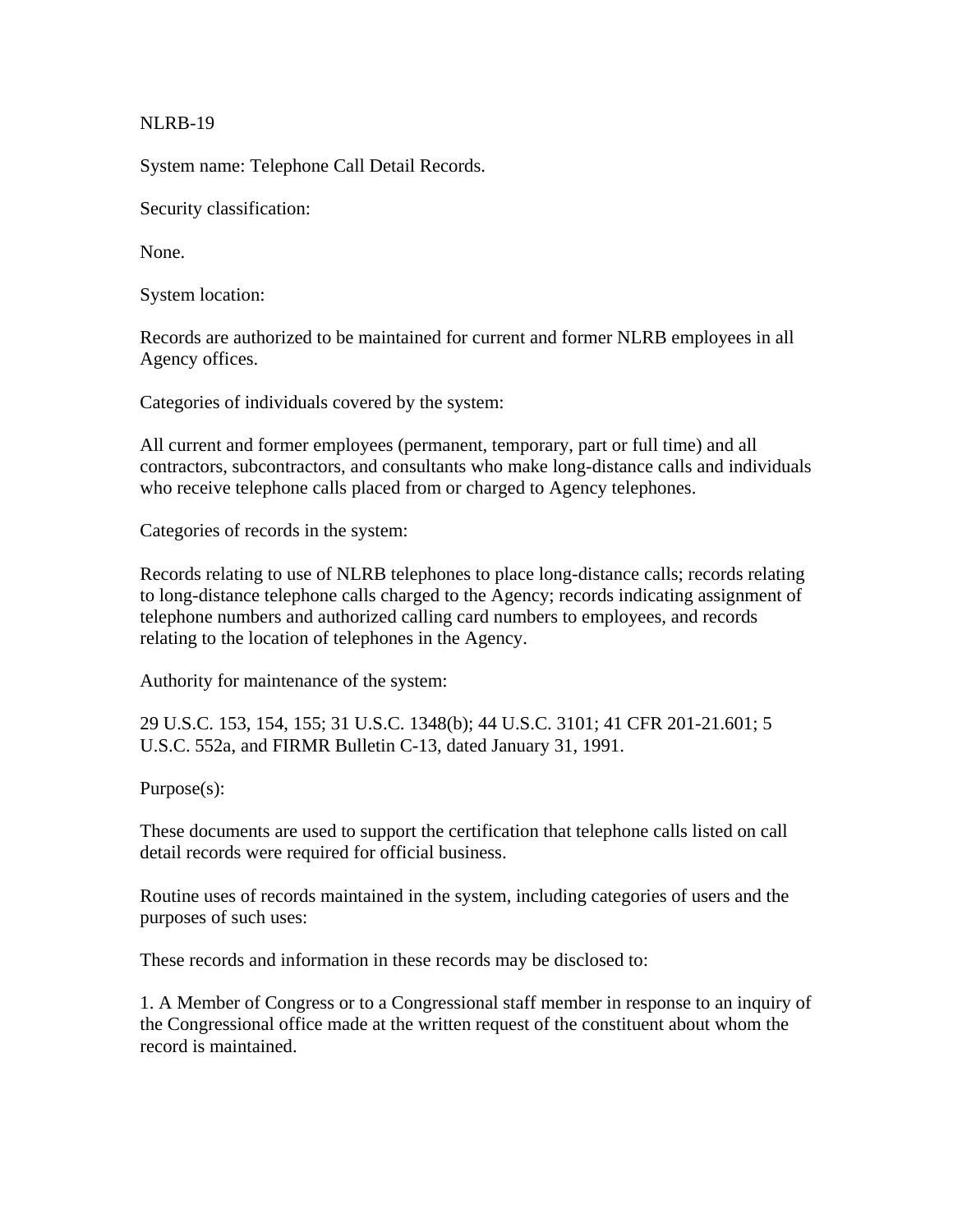(2) The General Services Administration and the National Archives and Records Administration in records management inspections conducted under the authority of 44 U.S.C. 2904 and 2906.

3. A court, a magistrate, administrative tribunal, or other adjudicatory body in the course of presenting evidence or argument, including disclosure to opposing counsel or witnesses in the course of civil discovery, litigation, or settlement negotiations, or in connection with criminal law proceedings, when: (a) The NLRB or any component thereof; or (b) any employee of the NLRB in his or her official capacity; or (c) any employee of the NLRB in his or her individual capacity where the NLRB has agreed to represent the employee; or (d) the United States Government, is a party to litigation or has interest in such litigation, and determines that such disclosure is relevant and necessary to the litigation and that the use of such records is therefore deemed by the NLRB to be for a purpose that is compatible with the purpose for which the records were collected.

(4) Other agencies, offices, establishments, and authorities, whether Federal, state, or local, authorized or charged with the responsibility to investigate, litigate, prosecute, enforce, or implement a statute, rule, regulation, or order, where the record or information, by itself or in connection with other records or information, indicates a violation or potential violation of law, whether criminal, civil, administrative, or regulatory in nature, and whether arising by general statute or particular program statute, or by regulation, rule, or order issued pursuant thereto.

(5) The Department of Justice for use in litigation when either (a) the NLRB, or any component thereof, (b) any employee of the NLRB in his or her official capacity, (c) any employee of the NLRB in his or her individual capacity, where the Department of Justice has agreed to represent the employee, or (d) the United States, where the NLRB determines that litigation is likely to affect the Agency or any of its components, is a party to litigation or has an interest in such litigation, and the use of such records by the Department of Justice is deemed by the NLRB to be relevant and necessary to the litigation, provided that in each case the NLRB determines that disclosure of the records to the Department of Justice is a use of the information contained in the records that is compatible with the purpose for which the records were collected.

(6) Officials of labor organizations recognized under Public Law 95-454, when relevant and necessary to their duties of exclusive representation of NLRB employees under the Act. Whenever feasible and consistent with responsibilities under the Act, such information shall be furnished in depersonalized form, i.e., without personal identifiers.

(7) NLRB current and former employees and other individuals currently or formerly provided telephone services by the NLRB to determine their individual responsibility for telephone calls.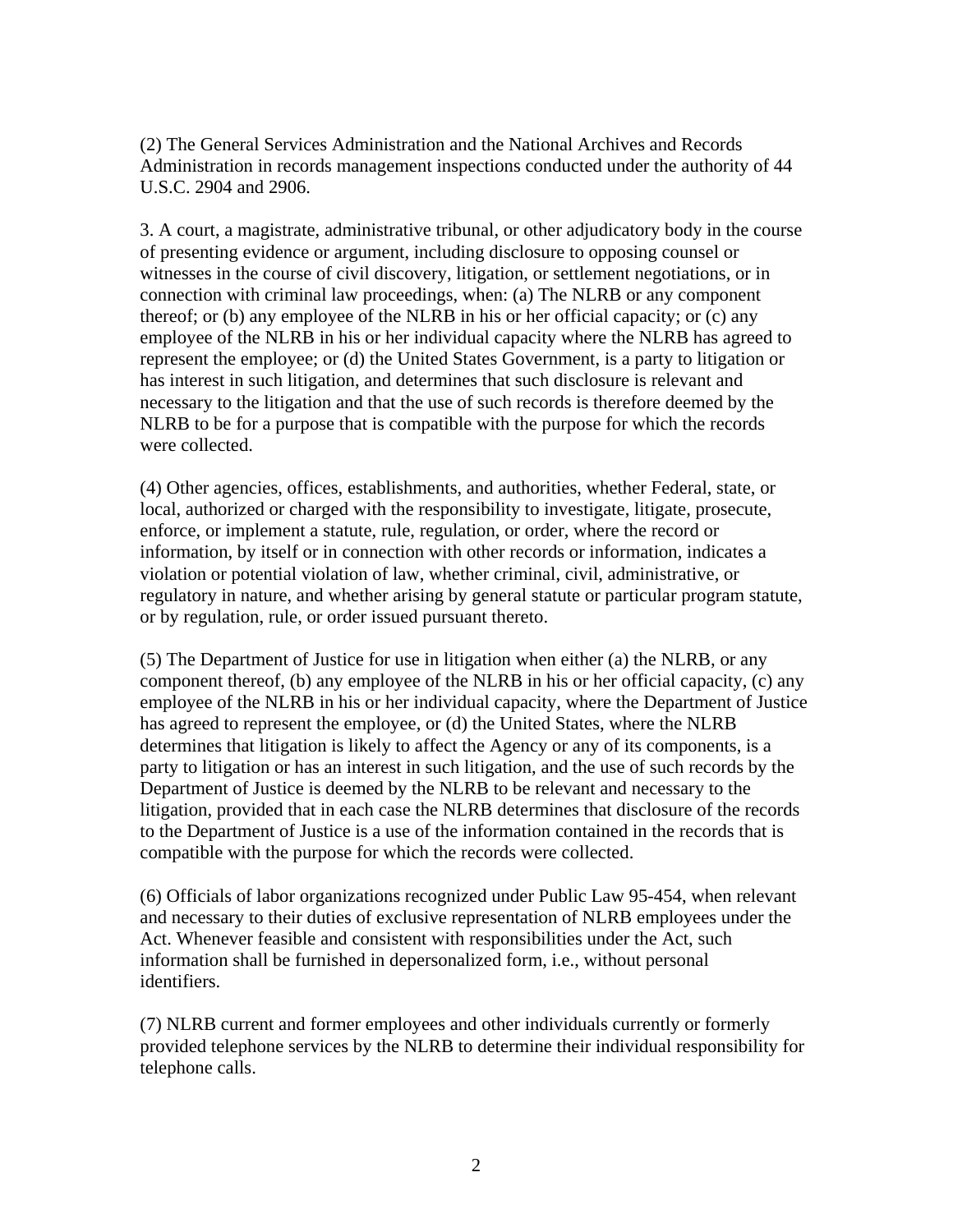8. A Federal authority, in response to its request, that this system of records contains information relevant to the hiring or retention of an employee, the issuance or retention of a security clearance, the letting of a contract, or the issuance or retention of a license, grant, or other benefit. The other agency or licensing organization, however, may then make a request supported by the written consent of the individual for the entire record if it so chooses. No disclosure will be made unless the information has been determined to be sufficiently reliable to support a referral to another office within the NLRB or to another Federal agency for criminal, civil, administrative, personnel, or regulatory action.

(9) A telecommunications company providing telecommunications support to permit servicing the account.

Disclosure to consumer reporting agencies:

Disclosures may be made from this system, pursuant to 5 U.S.C.  $552(a)b(12)$ , to consumer reporting agencies as defined in the Fair Credit Reporting Act, 15 U.S.C. 1681a(f) or the Federal Claims Collection Act of 1966, 31 U.S.C. 3701(a)(3), in accordance with 3711(f) of Title 31.

Policies and practices for storing, retrieving, accessing, retaining, and disposing of records in the system:

Storage:

The telephone call detail records consist of paper records maintained in files and records on computer disks and diskettes, and/or on computer tapes.

Retrievability:

The records are retrievable by name, authorized calling card number, and telephone number.

Safeguards:

These records are only available to those persons whose official duties require such access. Paper records are maintained in file cabinets. During duty hours cabinets containing the records are under the surveillance of personnel charged with custody of the records.

During off-duty hours they are kept inside locked offices, in locked file cabinets. Computer records can be accessed only through use of confidential procedures and passwords.